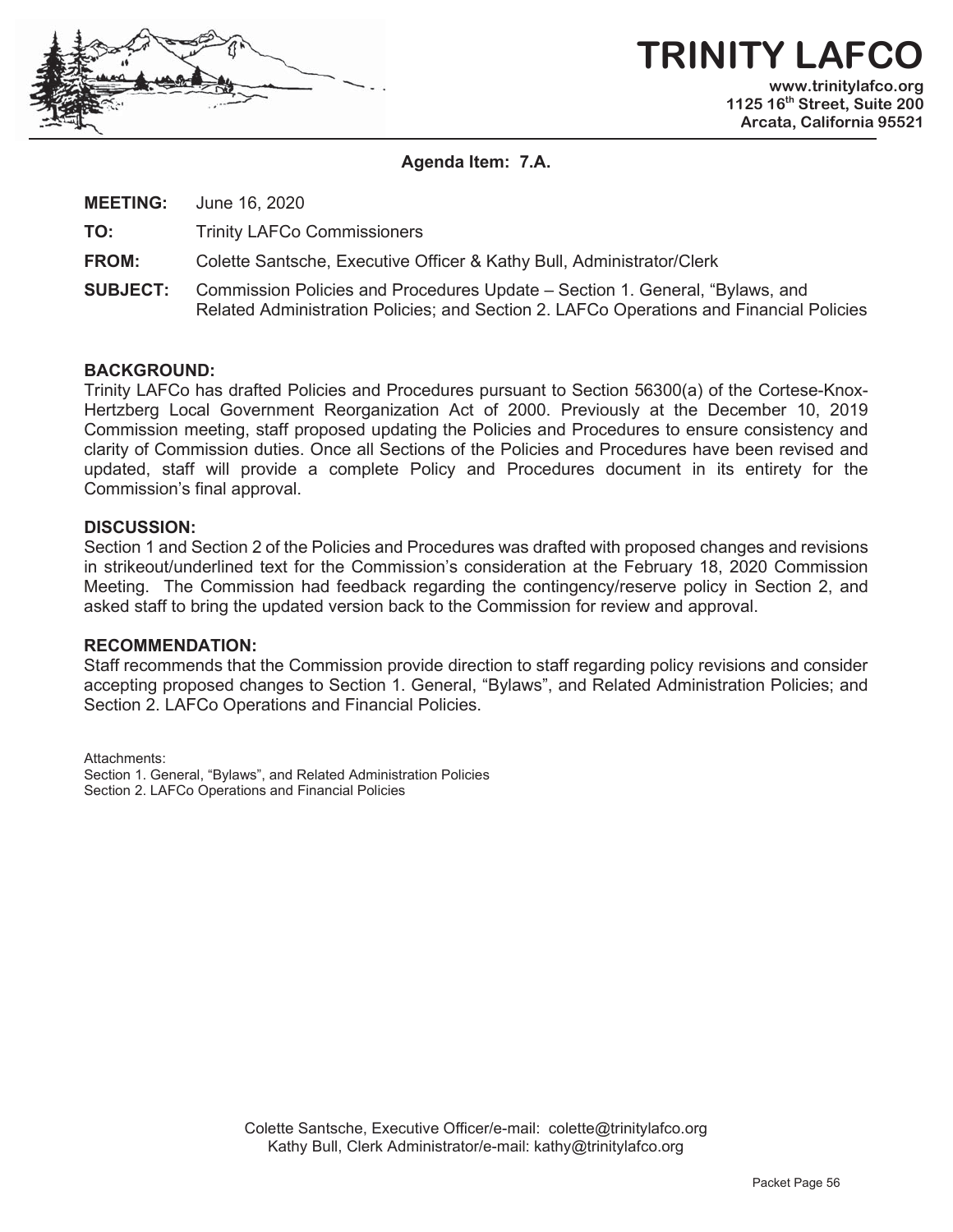# *Section 1. GENERAL, "BYLAWS", AND RELATED ADMINISTRATION POLICIES*

# **1.1 COMMISSION TITLE**

This Commission shall be entitled and known as the Trinity Local Agency Formation Commission ("Trinity LAFCo").

# **1.2 MISSION, AUTHORITY AND PURPOSES**

Trinity LAFCo was established and operates under the provisions of the Cortese-Knox-Hertzberg Local Government Reorganization Act of 2000 (CKH Act) (California Government Code Sections 56000 et seq.)1

The Local Agency Formation Commission coordinates logical and timely changes in local governmental boundaries (§56001); conducts special studies which review ways to reorganize, simplify and streamline governmental structures (§56031); and prepares spheres of influence for each city and special district within the County (§56425). The Commission promotes provision of efficient and economical services while encouraging protection of agricultural and open space lands (§56001, §56300). Further efforts include discouraging urban sprawl and encouraging orderly formation and development of local agencies based upon local conditions and circumstances (§56301).

Local Agency Formation Commissions are independent commissions that are not a part of county government and are not under the County Board of Supervisors authority. Each Commissioner is independent when weighing and reviewing information and when making determinations (§56325.1 and Attorney General Opinion 98.802).

The mission of the Trinity LAFCo is to implement the Cortese-Knox-Hertzberg Local Government Reorganization Act of 2000 with an understandable and open public process leading to informed decisions.

## **1.3 INTEGRATION WITH STATE LAWS**

This document and its subsequent sections will contain the policies, procedures and guidelines needed to implement LAFCo's statutory purposes and its mission. They are general guidelines for the Commission to follow; however, they are not mandatory or binding. The Commission can and will consider each action upon its

 $<sup>1</sup>$  Note: All code notations in the Policies and Guidelines refer to the California Government Code</sup> unless otherwise noted.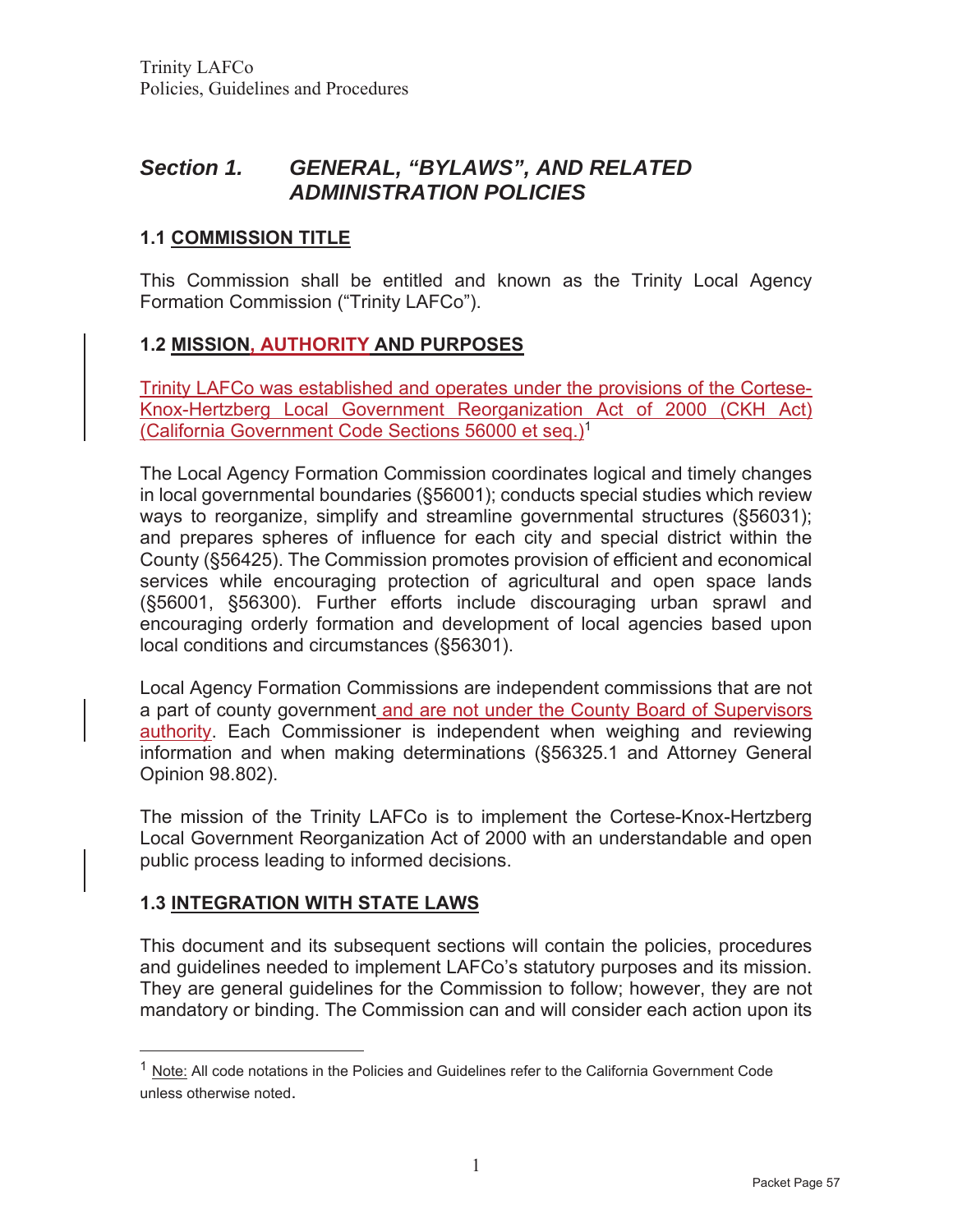merits within the parameters set forth in state law. The provisions of this document are not intended to preempt state law. In the event of a conflict between these policies and guidelines, and the provisions set forth in the Cortese-Knox-Hertzberg Local Government Reorganization Act of 2000, the provisions of the Act shall prevail.

#### **1.4 MEMBERSHIP**

1.4.1 Membership: Trinity LAFCo shall be composed of seven (7) regular members and three alternate members (§56325, §56332). All members must be residents of Trinity County.

(a) County: Three members and one alternate from the County Board of Supervisors are selected by that Board (§56329).

(b) Special Districts: Two Special District Members and one alternate are designated by the Independent Special District Selection Committee (§56332).

(c) Public Member: The Two Public Members and one alternate Public Member are appointed by the other five Commissioners (§56325(d) & 56329). A Public Member cannot be an officer or employee of the County or any Special District having territory within Trinity County. Appointments are made in the following manner:

(i) The vacancy shall be posted by the Executive Officer within 21 days after the vacancy occurs or term of office ends (§54974). At the same time notice shall be published in a newspaper of general circulation.

(ii) The application period will run not less than 30 days from the date of posting and publication. Letters of application with attached resumes, or similar demonstration of qualifications and interest, shall be submitted to the LAFCo Executive Officer within the time period specified in the posted notice of vacancy.

(iii) The Commission may, at its discretion, designate a committee to review applications and recommend an appointment. Depending on the number of applicants, the Commission or committee may interview the most qualified applicants.

(iv) Selection of the public member and alternate public member shall be subject to the affirmative votes of at least one County and at least one District member seated on LAFCo. (§56325(d)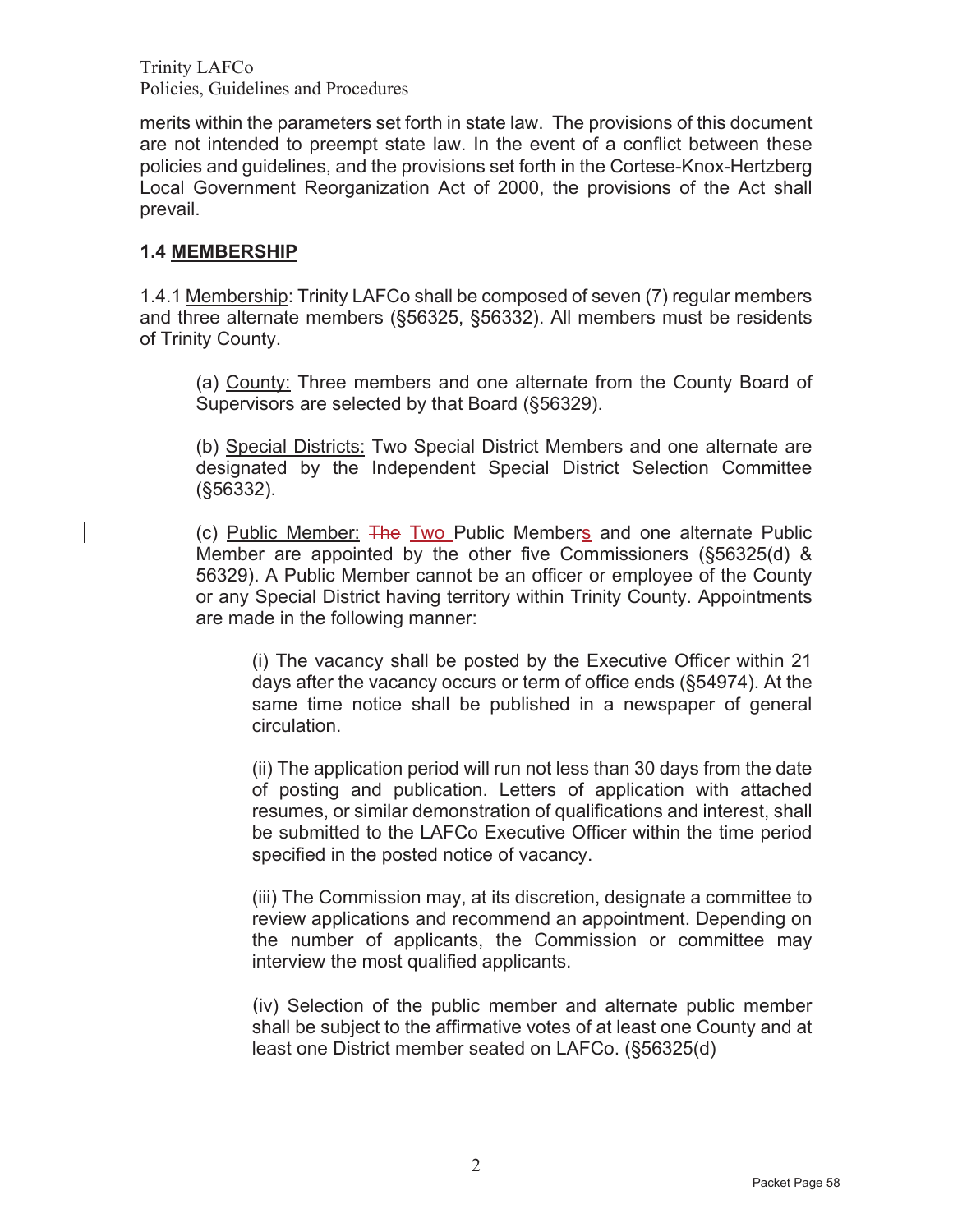1.4.2 Alternate Commissioners: Alternate members may vote in place of the regular member who is absent or who disqualifies himself or herself from participating in an action (§56325). Alternate Commissioners may participate in closed sessions when sitting in and voting for an absent Commissioner.

1.4.3 Term of Office: The term of each member shall be four years. Commissioners serve until the appointment and qualification of a successor or until removed by the appointing body (§56334)*.* A Commissioner is required to vacate their seat if he or she ceases to hold the originating office (§56337). LAFCo terms begin on the first day of May.

1.4.6 Independent Judgement: All Commission members shall exercise their independent judgment on behalf of the interests of residents, property owners, and the public as a whole. Any member appointed on behalf of local governments shall represent the interests of the public as a whole and not solely the interests of the appointing authority. This does not require the abstention of any member on any matter, nor does it create a right of action in any person. (§56325.1)

## **1.5 OTHER**

1.5.1 It is the policy of Trinity LAFCo to be a member of CALAFCO and to support and actively participate in the State association.

## **1.6 DOCUMENTS**

1.6.1 No staff member will distribute campaign related documents or items unrelated to the business of LAFCo (Government Code §54964, Penal Code 424).

1.6.2 Subject to the discretion of the Executive Officer, printed material relevant to the business of LAFCo, including proposed or anticipated LAFCo actions, may be included in the meeting packet on an informational basis.

1.6.3 All persons are invited to submit written comments for any matters set for hearing before LAFCo. Members of the public are strongly urged to submit their comments sufficiently in advance of meetings to allow Commissioners to review the information.

(a) Written comments will be included in the meeting packet if received by the Executive Officer prior to the distribution of the packet.

(b) Written comments received up to 48 hours prior to the LAFCo meeting will be duplicated by Executive Officer for distribution at the meeting.

(c) Persons submitting written comments less than 48 hours before a LAFCo meeting must provide at least fifteen (15) copies for distribution.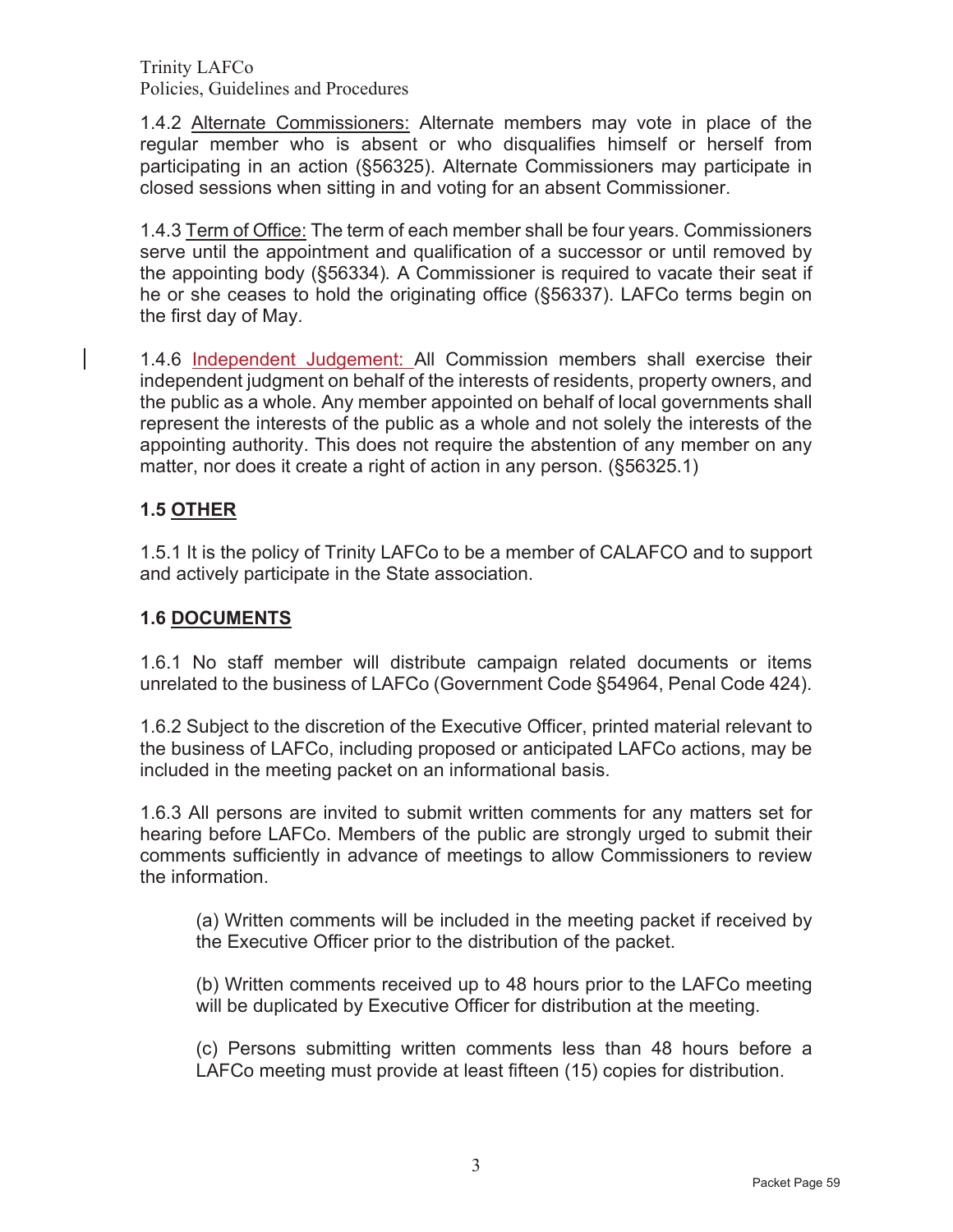# **1.7 OFFICERS**

1.7.1 Elections: The Chair (§56334) and Vice-Chair shall be elected by a majority vote of the Commission. Elections shall be held annually at the regular Commission meeting in Aprilfirst regular meeting of the calendar year.

1.7.2 Terms of Office: The offices of Chair and Vice Chair are one- year terms to coincide with the calendar year. The term of office begins the first day of May. Terms of office shall rotate each year between the County, Special District and Public members The Chair and Vice Chair shall not be members of the same appointing authority (county, special district, or public). Should the Chair or Vice Chair position become vacant during the calendar year, the Commission shall, at the meeting at which the vacancy occurs, elect a successor to serve the balance of that calendar year.

1.7.3 Duties of Chair: The Chair, when present, shall preside at all meetings of the Commission and shall conduct the business of the Commission in the manner prescribed by these rulespolicies. The Chair shall preserve order and decorum, set time limits for speakers, and shall decide all questions of order subject to the action of a majority of the Commission**.** 

The Chair may also, from time to time, appoint Commission members to subcommittees and may call special meetings as necessary and as provided by law (§54956). All documents involving official acts of the Commission shall be signed in accordance with appropriate statutes relating to such acts. In the absence of specific regulations, the signature of the presiding officer shall be deemed sufficient.

1.7.4 Duties of Vice-Chair: In the absence of the Chair or if for any reason the Chair is unable to act as Chair, the Vice-Chair shall act as Chair and exercise all the powers and duties of the Chair.

1.7.5 Chair Pro Tem: In the absence of the Chair or Vice Chair or if the Chair or Vice-Chair is unable to participate in the proceedings, the immediate past chair of the Commission will act as Chair. If the Chair, Vice Chair and immediate past Chair are not available, then the members of the Commission present shall, by an order entered in the minutes, select one of their members to act as Chair Pro-Tem with all the powers and duties of the Chair.

1.7.6 Spokesperson: The Commission may, from time to time, designate a spokesperson to represent the Commission for a particular matter.

1.7.7 Speaking in Public: All Commissioners, when speaking in public forums of any kind, must clearly state that they are expressing their own views, unless they have been designated to be the spokesperson on that matter and to represent the Commission.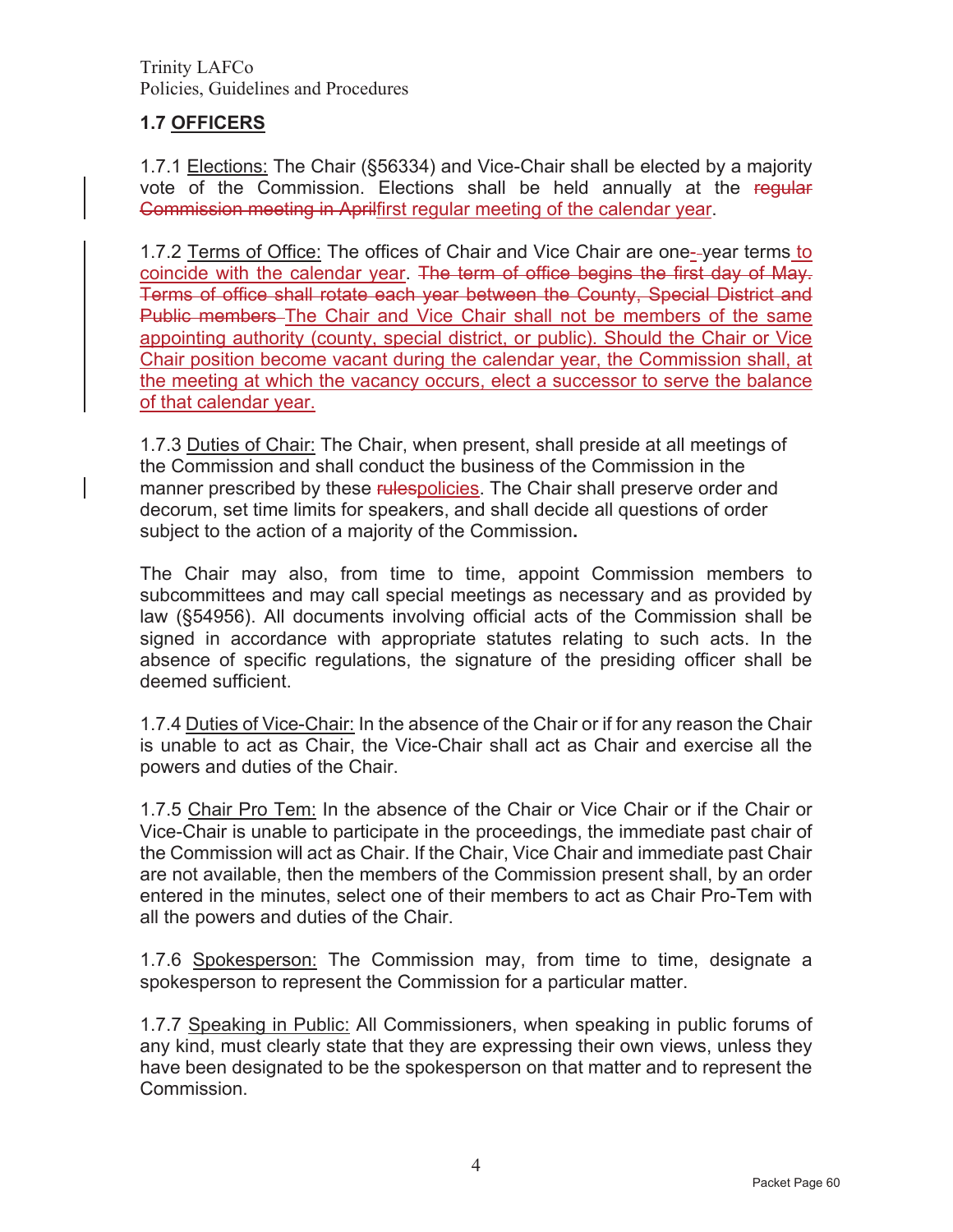# **1.8 MEETINGS**

1.8.1 Regular meetings are conducted monthly (§54954) and are usually held in the Trinity County Library Conference Room (Board Chambers) located at 351 Main Street, Weaverville, California. Regular meetings are held, as necessary, on the third Tuesday of each even numbered months at 4:00 pm. The Commission may change the meeting schedule or location, add or cancel hearings.

1.8.2 The Chair, Executive Officer or a majority of the Commission may call a special meeting at any time, pursuant to the provisions of Government Code Section 54956. "For the majority to act, there is implied authority for them to communicate to determine if they want to call a special meeting" (Open & Public III: A user's guide to the Ralph M. Brown Act).

1.8.3 Notice of meetings will be provided in accordance with the provisions of the Cortese-Knox-Hertzberg Act, the Brown Act, and the California Environmental Quality Act, as applicable. The Executive Officer may provide public notice, above that required by law, when appropriate. The meeting agenda will be provided to LAFCo's established agenda mailing list, including appropriate media, project proponents, and interested parties requesting notice for a specific hearing.

# **1.9 AGENDAS**

1.9.1 Items are placed on the meeting agenda by any member of the Commission, the Executive Officer, or by the Commission's direction or consensus.

1.9.2 Meeting agendas and packets shall be posted on the LAFCo website and available to Commissioners at least five days prior to the meeting. Copies of the staff reports shall be made available to proponents, affected local agencies, and agendas will be provided to LAFCo's established agenda mailing list, including appropriate media, project proponents, and interested parties requesting notice for a specific hearing*.* 

1.9.3 In accordance with the Ralph M. Brown Act, the Commission may not take action on any items that do not appear on the Trinity LAFCo agenda posted 72 hours prior to the meeting unless an exception is made as permitted under Government Code Section 54954.2 (immediate action required, etc).

# **1.10 QUORUM, VOTING AND CONDUCT OF MEETINGS**

1.10.1 Quorum: Four (4) members of the Commission shall constitute a quorum for the transaction of business. Alternate members, when seated in place of regular members, shall be considered a regular member for quorum determination. In the absence of a quorum, the members present shall adjourn the hearing to a stated time and place (Rosenberg's Rules of Order).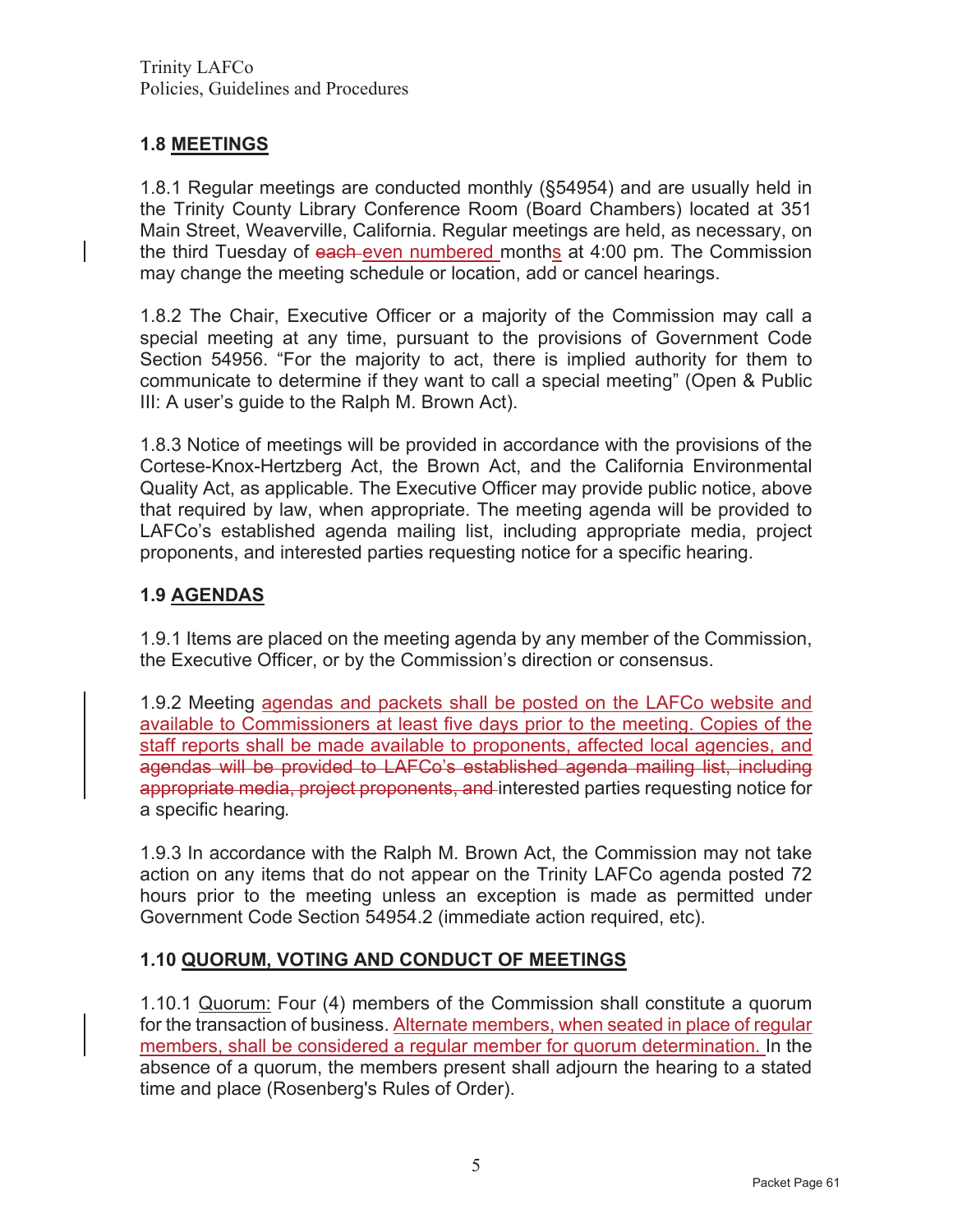1.10.2 Voting: When applicable, a roll call vote shall be conducted by the Commission Clerk, with the Chair voting last. No act of the Commission shall be valid or binding unless four (4) or more members concur. A tie vote, or any failure to act by at least four affirmative votes, shall constitute a denial.

1.10.3 Order of Business: The business of the Trinity LAFCo at its meetings will be conducted in accordance with the following order of business unless otherwise specified. The Executive Officer or any member of the Commission may request that the order of business be changed to accommodate a special circumstance.

The usual order of business is as follows:

- 1. Call to Order/Roll Call
- 2. Presentations/Announcements
- 3. Approval of MinutesConsent Calendar
- 4. Public Comment Opportunity
- 5. Public Hearings
- 6. Action Items New Business
- 7. Administrative Business Old Business
- 8. Executive Officer's Report/Correspondence
- 9. Commissioner's Comments
- 10. Adjournment

1.10.4 Public Comment/Public Forum: Any person wishing to address the Commission on any item within LAFCo's jurisdiction but **not** appearing on the agenda may do so during this section of the agenda (Section 54954.3). The Commission cannot take action on a matter that is not listed on the agenda, including matters raised during Public Comments. The Chair, however, may request the Executive Officer to provide brief additional information on a matter of general interest to the Commission or public-at-large. The time limit is three minutes per speaker, subject to the discretion of the Chair.

1.10.5 Public Hearings:

(a) For a full discussion of public hearing procedures and policies, please refer to Section 1.11.

1.10.6 Executive Officer's Report: The Executive Officer shall provide periodic reports to the Commission on agency activities, pending projects, and the budget.

1.10.7 Commissioner's Comments: Commissioners' reports may include individual or committee activities, intergovernmental items, announcements and other relevant matters.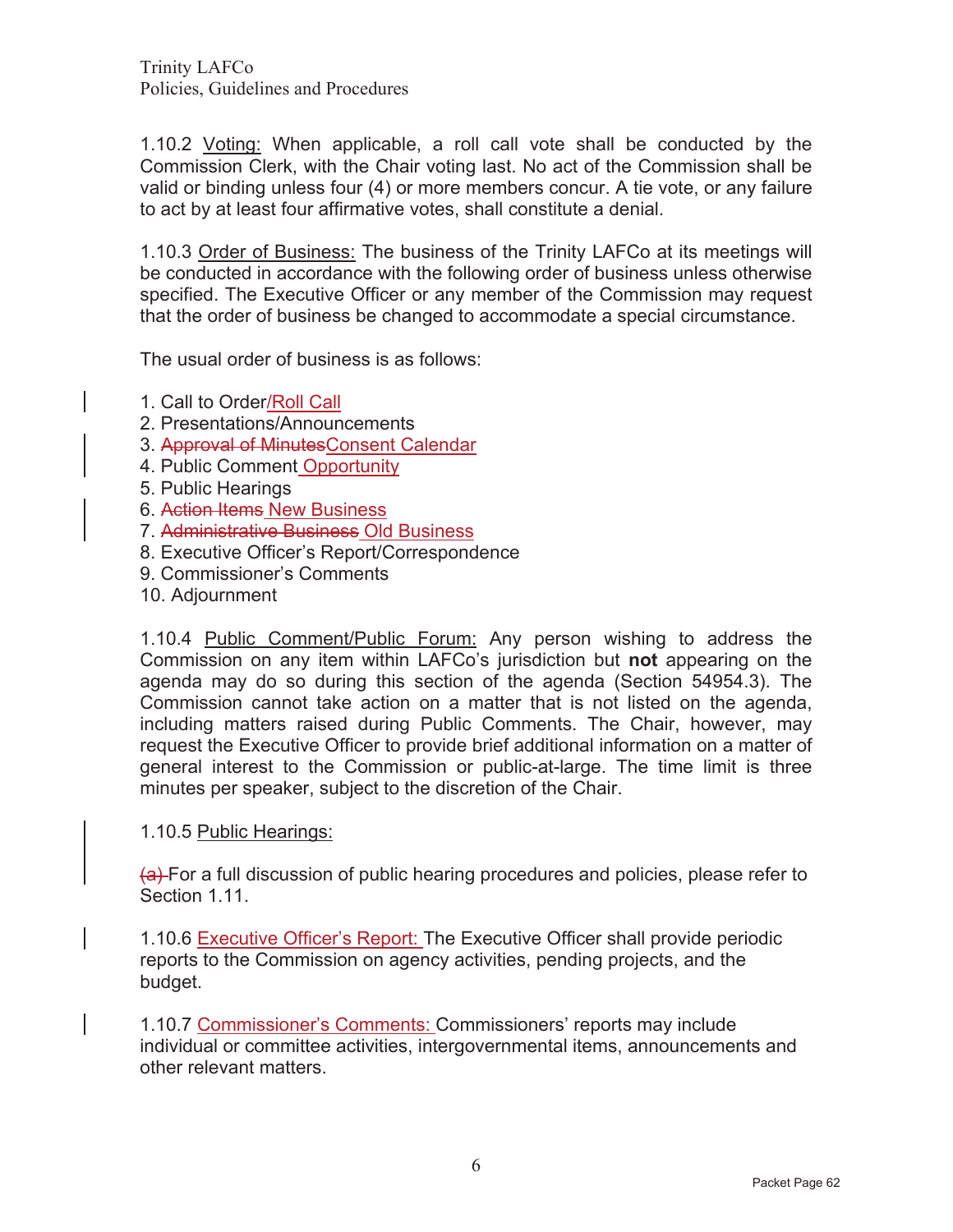1.10.8 Speakers:

(a) All communications from the floor are addressed to the Commission.

(b) Members of the public who speak at a meeting are requested to identify themselves and to sign in with the Clerk (Section 54953.3) to facilitate preparation of the minutes and address remarks to the Commission, as a body, and not to any member thereof. Those attending a meeting are not required to identify themselves.

- (c) No person is allowed to speak from the audience.
- (d) Each speaker is allowed to speak once on an agenda item.

1.10.9 Time Limits: The Chairman may limit the time for speakers or may limit the total time allotted for any individual item (Brown Act). The usual time limit is three minutes for speakers.

1.10.10 Motions: Motions may be made by any regular member of the Commission or alternate member acting in place of a regular member, including the presiding officer, provided that before the presiding officer offers a motion the opportunity for making a motion should be offered to other members of the Commission. Any regular member of the Commission or alternate member acting in place of a regular member, other than the person offering the motion, may second a motion.

1.10.11 Procedure for Motion: The following is the general procedure for making motions:

- (a) Before a motion can be considered or debated it must be seconded.
- (b) A commission member wishing to second a motion should do so through a verbal request to the Chair.
- (c) Once the motion has been properly made and seconded, the Chair shall open the matter for discussion offering the first opportunity to the moving party and, thereafter, to any Commission member or alternate properly recognized by the Chair.
- (d) Once the matter has been fully discussed and the Chair calls for a vote, no further discussion will be allowed, provided, however, Commission members may be allowed to explain their vote.

1.10.12 Motion Amendments: When a motion is on the floor, and an amendment is offered, the amendment should be acted upon prior to acting on the main motion.

1.10.13 Voting: Any regular member of the Commission, or alternate member acting in place of a regular member, present at a meeting when a question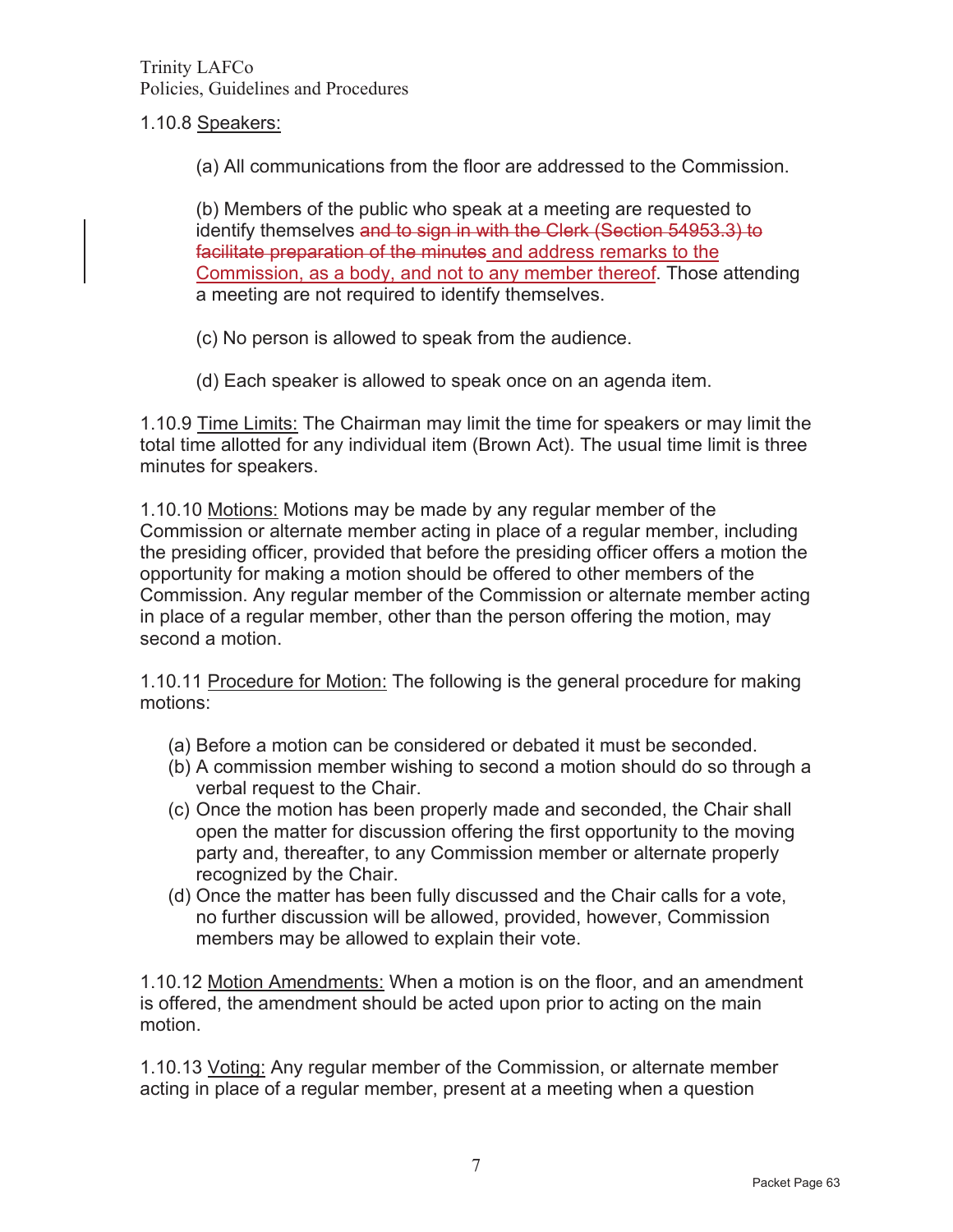comes up for a vote should vote for or against the measure unless he/she is disqualified from voting and abstains because of such disqualification. If the vote is a voice vote, the Chair shall declare the result. The Commission may also vote by roll call. Regardless of the manner of voting, the results reflecting all "ayes" and noes" must be clearly set forth for the record.

Whenever a roll call vote is in order, the Commission Clerk shall call the names of the members in the following order: the mover, the second, other members, providing that the name of the Chair shall be called last.

## 1.10.14 Abstention:

- (a) Commission members should declare their intention to abstain on an item on the agenda as soon as the agenda item is announced.
- (b) When Commission members abstain or excuse themselves from a portion of a Commission meeting because of a legal conflict of interest, the Commission member must briefly state on the record the nature of the conflict. Including this information in the public record as required by law. A Commissioner excusing him/herself for a legal conflict shall leave the meeting room.
- (c) Whenever a regular member of the Commission abstains, for whatever reason, that member's alternate is eligible to replace the abstaining regular member and participate fully in all actions, provided the alternate member does not have a conflict of interest.

1.10.15 Motions for Reconsideration: Reconsideration of any resolution of the Commission making determinations must comply with the provisions of the Cortese-Knox-Hertzberg Local Government Reorganization Act of 2000.

## **1.11 PUBLIC HEARINGS**

1.11.1 General Procedure: The Commission procedure for the conduct of public hearings is generally as follows:

- (a) The Chair announces the item to be considered.
- (b) LAFCo staff presents its report
- (c) Commission members and alternates may ask questions of staff if they so desire.
- (d) The Chair opens the public hearing to statements from the applicant and public
- (e) The applicant or applicant representative then has the opportunity to present comments, testimony, or argument.
- (f) Members of the public are provided with the opportunity to present their comments, testimony or argument.
- (g) The applicant or applicant representative is given an opportunity for rebuttal or concluding comments. No new information shall be introduced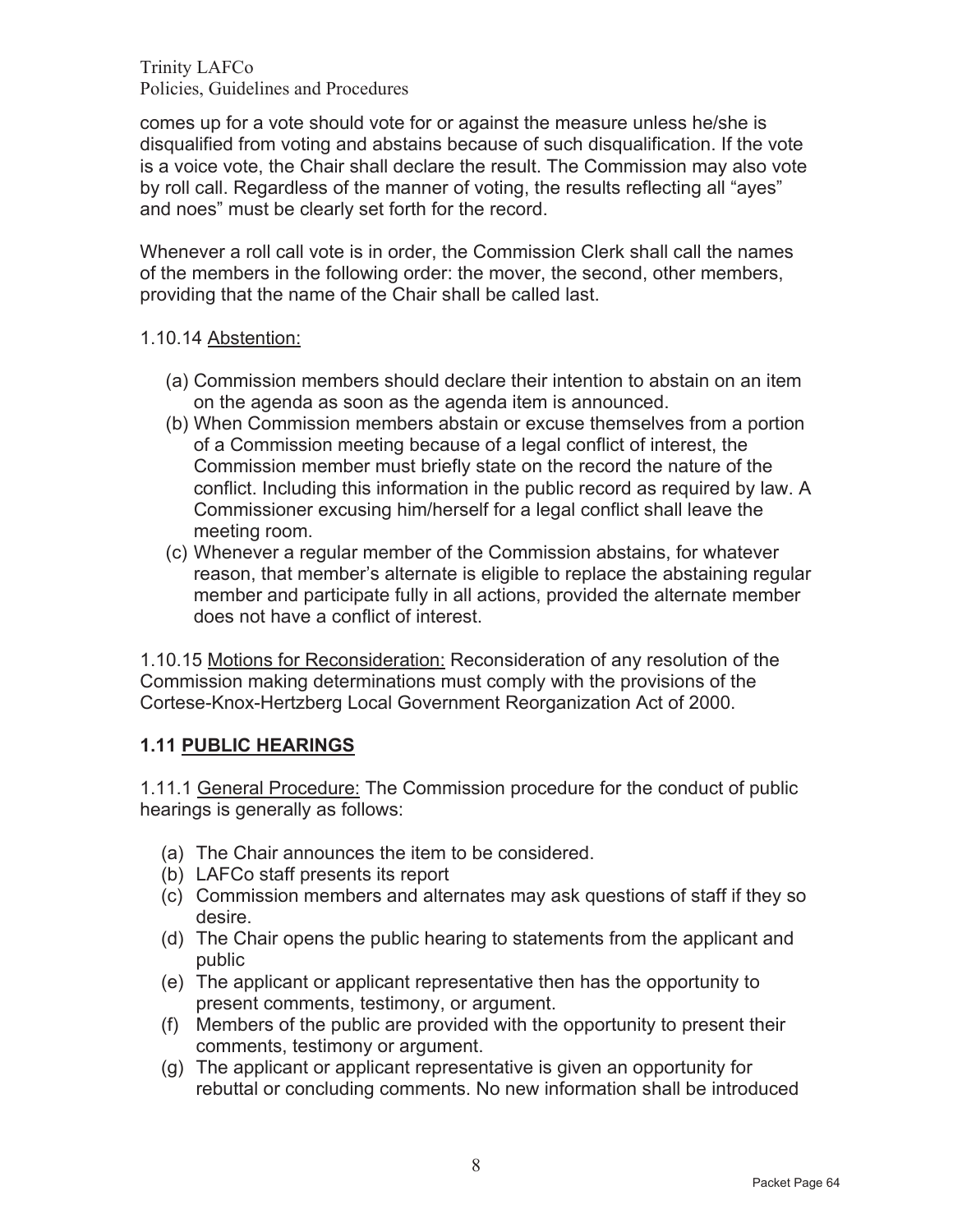except by specific permission of the Chair, in which event opponents shall, again, be given an opportunity to rebut.

- (h) LAFCo staff is given an opportunity for concluding comments.
- (i) The public hearing is closed.
- (j) The Commission deliberates on the issue.
- (k) If the Commission raises new issues through deliberation and seeks to take additional public testimony (questions of the public, applicant or appellant), the Public Hearing must be reopened. At the conclusion of the public testimony, the Public Hearing is again closed.
- (l) The Commission deliberates and takes action.
- (m) The Chair announces the final decision of the Commission.

1.11.2 Time for Consideration: Matters noticed to be heard by the Commission will commence at the time specified in the notice of hearing, or as soon thereafter as is reasonably possible, and will continue until the matter has been completed or until other disposition of the matter has been made.

1.11.3 Continuance of Hearings: Any hearing being held or noticed or ordered to be held by the Commission at any meeting of the Commission may, by order or notice of continuance, be continued or re-continued to any subsequent meeting within the time limits require by law.

1.11.4 Public Discussion at Hearings:

- (a) When a matter for public hearing comes before the Commission, the Chair will open the public hearing. Upon opening the public hearing and before any motion is adopted related to the merits of the issue to be heard, the Chair shall call for presentation of the staff report. Following any staff presentation and Commissioner questions, the Chair shall inquire if there are any persons present who desire to speak on the matter which is to be heard or to present evidence respecting the matter. The applicant or applicant's representative would generally speak first.
- (b) Request to Speak Any person desiring to speak shall make his/her presence known to the Chair and upon being recognize by the Chair, the person may speak relevant to the matter being heard. No person may speak without first being recognized by the Chair.
- (c) Commission Questions of Speakers Members of the Commission or alternates who wish to ask questions of the speakers or each other during the public hearing portion may do so buy only after first being recognized by the Chair. Interactions with a speaker shall be limited to a question or questions, rather than an ongoing dialogue. Commission members and alternates should avoid raising question as a method to extend the allocated time for a speaker.
- (d) Material for Public Record All persons interested in the matter being heard by the Commission shall be entitled to speak and to submit written or graphic information. All written and graphic information presented will be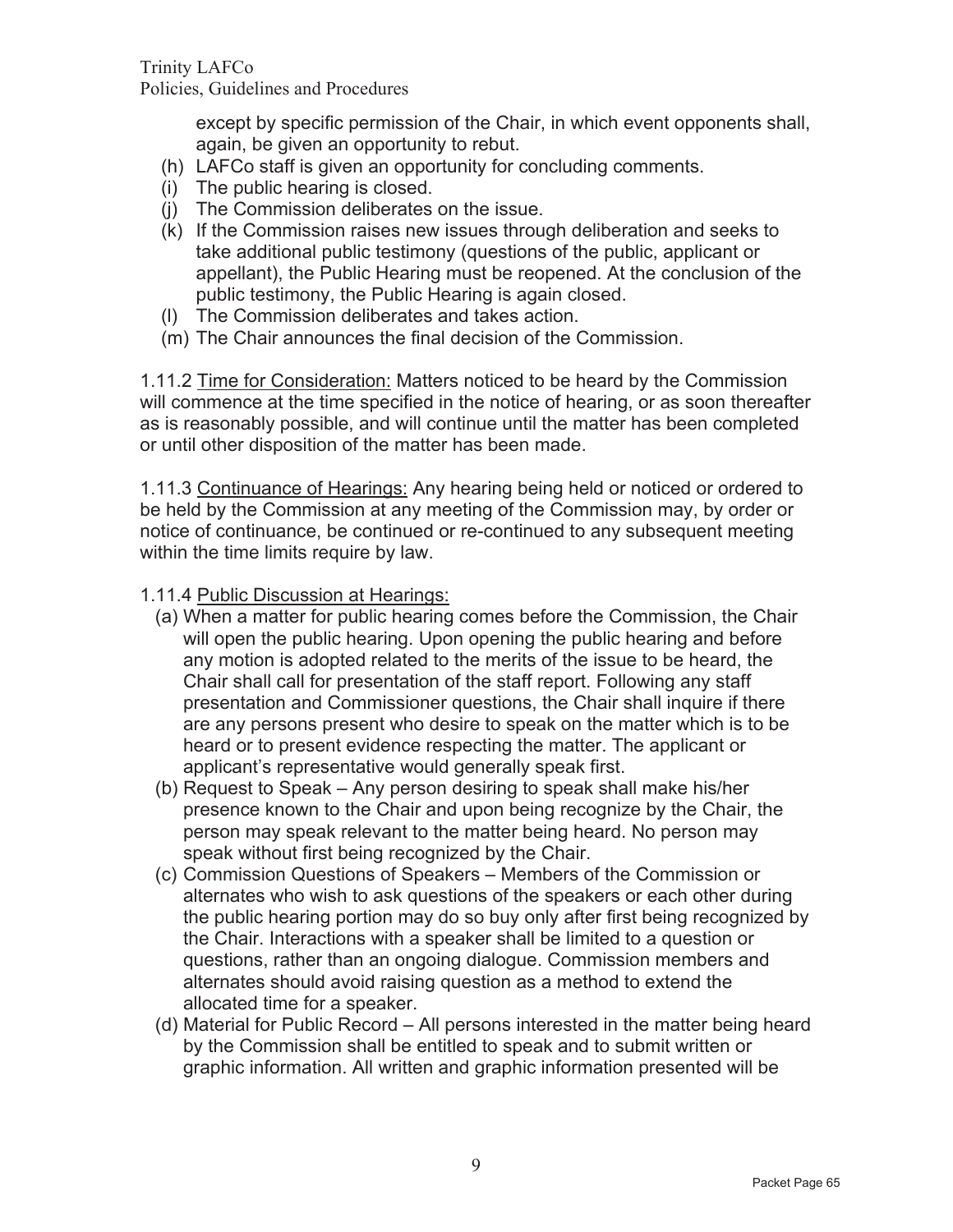retained by the Clerk of the Commission as part of the record of the hearing, unless otherwise directed.

(e) Germane Comments – No person will be permitted during the hearing to speak about matters or present information not germane to the matter being considered. A determination of relevance shall be made by the Chair, subject to approval by the full Commission if requested by and Commission member or alternate.

1.11.5 Communications and Petitions: Written communications and petitions concerning the subject matter of the hearing will be noted, read aloud, or summarized by the Chair, or at the Chair's direction by the Executive Officer. A reading in full shall take place if requested by the Commission.

# **1.12 RECORD OF PROCEEDINGS**

1.12.1 General Procedure: The Commission Clerk or designee shall record and prepare minutes of each meeting. The minutes are intending to be a summary of the order of business and general nature of testimony, Commission deliberation, and action taken. After approval, the minutes shall become the official record of actions of the Commission.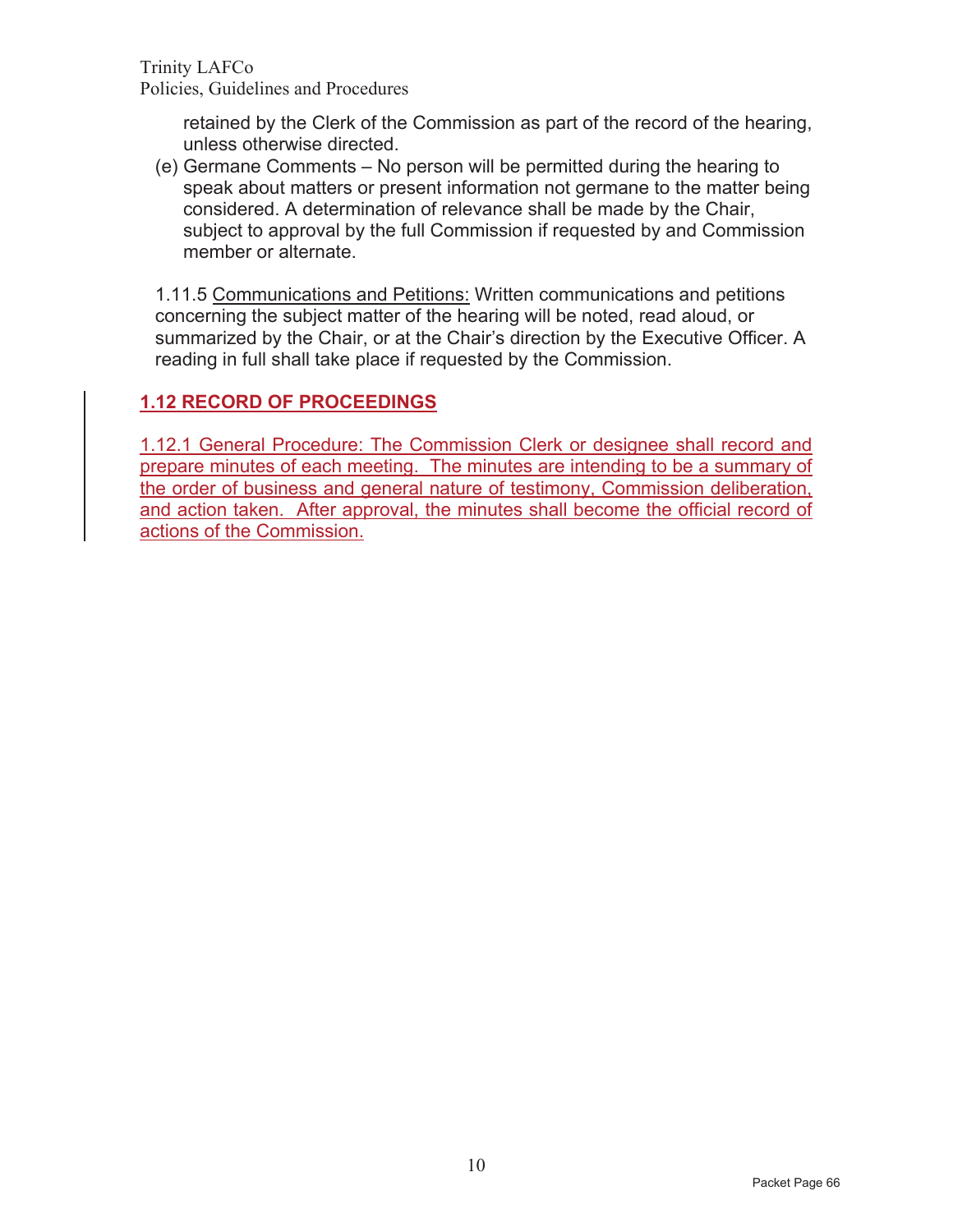# *Section 2.* **LAFCO OPERATIONS AND FINANCIAL POLICIES**

## **2.1 LAFCO BUDGET**

Government Code §56381, et. seq., and the following policies will apply to the LAFCo budget process:

2.1.1 The Commission shall adopt annually, following noticed public hearings, a proposed budget by May 1 and final budget by June 15 in the manner prescribed by §56381.

2.1.2 LAFCo will encourage an open process in the development and approval of its budget. LAFCo will encourage cooperation and collaborative efforts among agencies in order to reduce the costs of special projects, studies and state mandates.

2.1.3 LAFCo will annually review and consider budget priorities to fulfill the purposes and programs of state law and local policy. These work priorities will help guide the development of the budget.

2.1.4 The budget will identify the resources available for LAFCo's use under the law and those resources necessary for the purpose of carrying out state law and the Commission's goals and policies.

2.1.5 The LAFCo Executive Officer shall serve as budget administrator to prepare, present, transmit, review, execute and maintain the LAFCo budget.

2.1.6 Contingency/Reserve:

- (a) The annual budget shall include a contingency appropriation of 10% of total operating expenses, but not less than \$5,000, unless the Commission deems a different amount appropriate. If a shortfall is shown to occur in the processing of the annual budget, the Executive Officer will present the budget showing the shortfall with the need to expend monies from the reserve. An amount should be left in reserve consistent with costs estimated for emergencies.
- (b) Funds budgeted for contingency reserve shall not be used or transferred to any other expense account code without the prior approval of the Commission.
- (c) Whenever the actual year-end closing figures for the LAFCo general fund show that available financing exceeds financing requirements, the excess fund balance shall be transferred to a designated reserve account unless allocated to the next fiscal year, as determined by the Commission. an account designated for subsequent years financing, lawsuits or other unanticipated events. These designated funds will be considered as a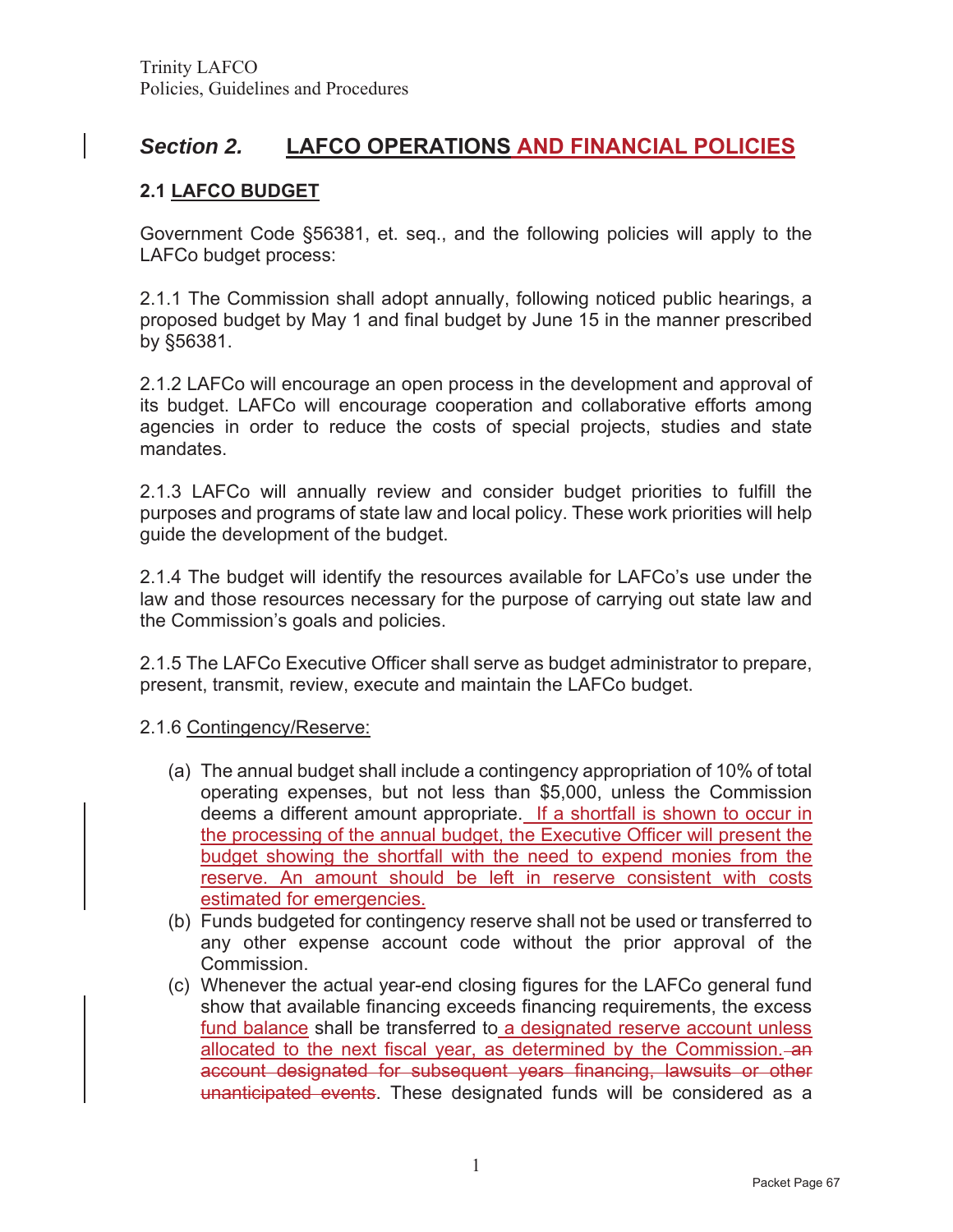Trinity LAFCO

Policies, Guidelines and Procedures

reserve account for subsequent years financing, lawsuits or other unanticipated events. The County of Trinity Auditor-Controller, with the concurrence of the Executive Officer, is authorized to transfer an amount equal to the amount of excess financing to this account, which shall be augmented, as funds may be available, until it contains an amount equal to at least 25% of the current year budget, but not less than \$30,000. Once the account equals at least this amount any remaining funds in excess of the actual fund balance amount may be appropriated for any allowed expense at the Commission's discretion.

- (d) Whenever actual year end closing figures of the LAFCo general fund show that financing requirements exceed available financing, the Executive Officer shall notify the Commission at its next regular meeting. Any associated reductions in appropriations may not be made without prior approval of the Commission.
- (e) Funds in the designation the LAFCo designated reserve accounts, shall not be used for any current year's expenses or considered as a financing source for on-going operations without the prior approval of the Commission. It is the intent of the Commission that any funds considered as reserves only be used in the case of extraordinary expenses that could not have been anticipated.
- 2.1.7 Budget Adjustments:
	- (a) The Commission may make adjustments to its budget at any time during the fiscal year, as it deems necessary.
	- (b) Adjustments between accounts within the same budget income group may be approved by the Executive Officer.
	- (c) Transfers between budget income groups shall be subject to approval by the Commission.

2.1.8 Audits. An independent audit of LAFCo finances will be conducted as the Commission deems necessary. Cash handling, receipts, deposits and claims procedures will be processed through the Trinity County Auditor. At each regular meeting the Commission will review the 'budget-to-actual' report.

2.1.9 Apportionments. Funding for the normal operational expenses of Trinity LAFCo shall be borne from Trinity County and its special districts. Trinity County shall apportion  $\frac{1}{2}$  of LAFCo budget from Trinity County and  $\frac{1}{2}$  from the special districts. The apportionment funds shall be collected by the Trinity County Auditor.

# **2.2 LAFCO FEES**

## 2.2.1 Application Fees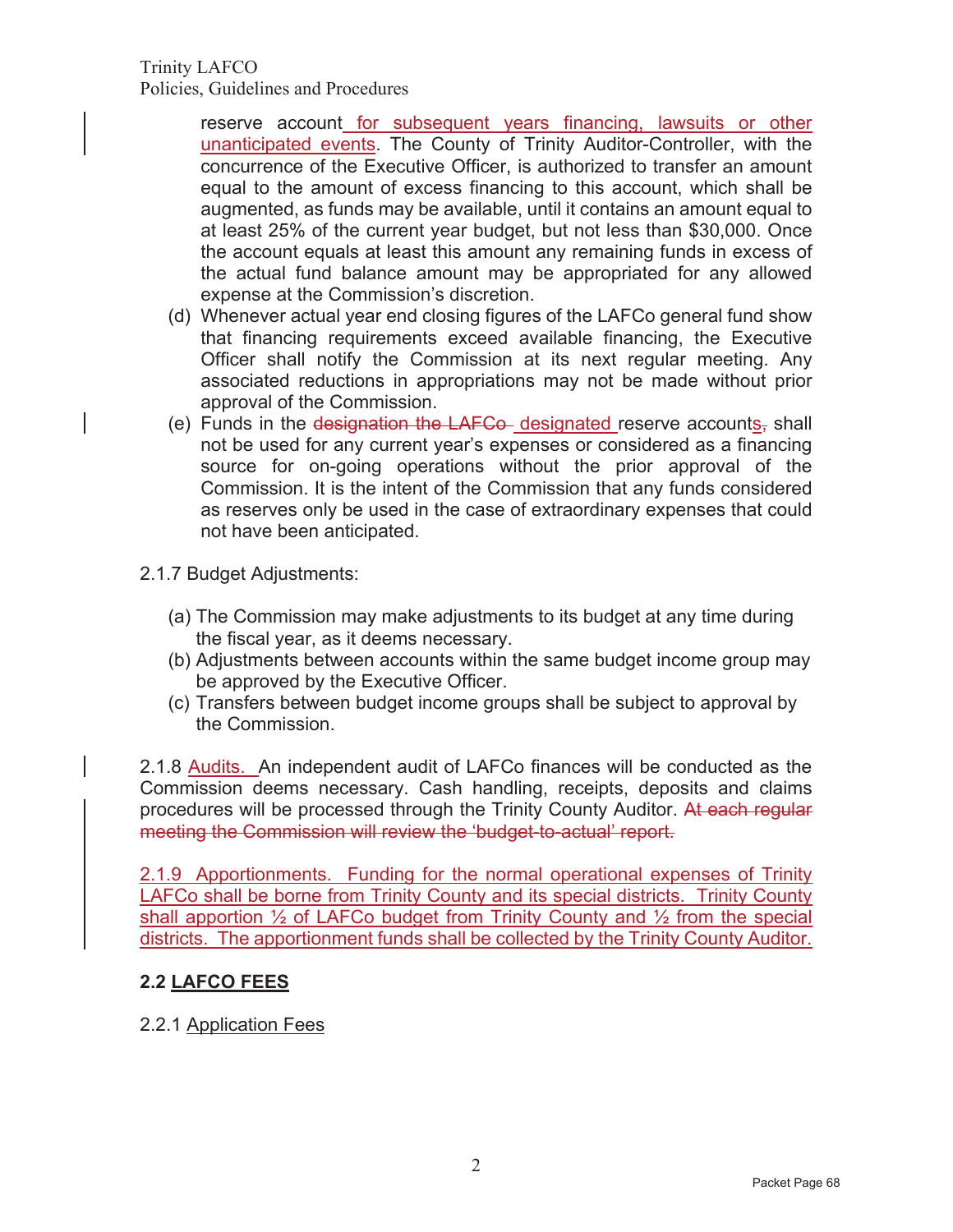(a) The Commission shall periodically review fees and adopt a fee schedule for the purpose of recovering the costs pursuant to the Cortese-Knox-Hertzberg Act (§56383(a),§56384, §66016).

(b) The schedule of fees shall not exceed the estimated reasonable cost of providing the service for which the fee is charged and shall be imposed pursuant to §66016 and §56383. Charges listed on the schedule of fees are initial payments toward the total cost of processing ("project cost").

(c) Project cost is defined as staff time plus materials. Staff charge-out rates include personnel costs plus a percentage of LAFCO operating expense and administrative overhead. Materials include, but are not limited to, mailing costs, charges for advertisement of hearings, petition reviews, as well as fees charged for project reviews by affected agencies.

(d) No petition shall be deemed filed and a Certificate of Filing shall not be issued until fees have been deposited (§56383(c)). Charges must be paid by the applicant prior to recording the Certificate of Completion or at other times during the LAFCO process as deemed appropriate by the Executive Officer. The Certificate of Completion shall not be recorded until outstanding fees and charges are paid.

(e) Any individual or entity that requests a LAFCO initiated study or service review of special district changes of organization or reorganization shall be responsible for required fees. Charges for Reconsideration of a LAFCO Determination are the responsibility of the requesting party.

(f) Applicants are responsible for payment of other agency fees, such as: State Board of Equalization fees, County Surveyor fees, County Elections Department costs, Environmental Document preparation fees, mapping, Fish and Game-Wildlife fees, and County Recording Fees.

(g) Staff time will be monitored against the deposit paid. If cost of processing an application begins to exceed the deposited amount, additional deposits will be required. Any hearing on the application may be deferred or continued pending receipt of the additional deposit.

(h) If extensive staff assistance is required prior to receipt of an application, a deposit will be required at the time the work is requested.

(i) Pre-Application Expenses: LAFCO will charge its pre-application staff time spent conducting research, reviewing environmental and other documents and participating in the process as the lead agency or responsible agency, as part of the processing costs. The initial deposit for proposals will be due and payable at the time LAFCO initiates preliminary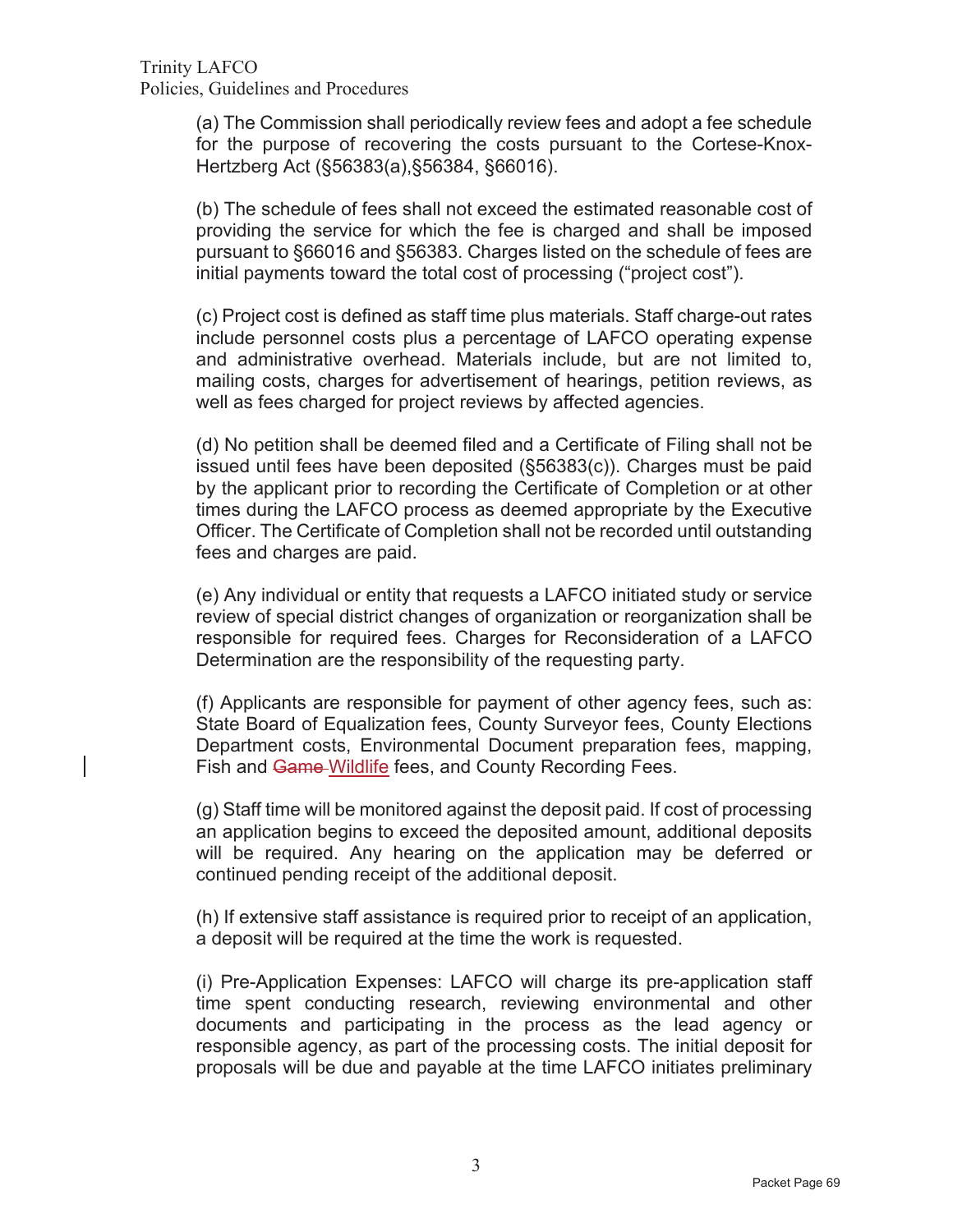> work on the proposal or when the estimated time of preliminary work exceeds 2 hours.

> (i) Public inquiries and one-time general research requiring less than  $30$ minutes 2 hours will not be subject to charges for staff time.

2.2.2 Reimbursement Agreements: Whenever a deposit of funds is required, the applicant shall enter into an agreement providing for LAFCo to be reimbursed for all costs related to the application based on the fee schedule in place at the time funds are deposited.

2.2.3 Legal Defense Fees: LAFCo retains the right to control its defense. The applicant may provide his or her own legal counsel in the defense of the action taken, under the supervision of LAFCo legal counsel, or, if LAFCo consents, the applicant may elect to use the services of LAFCo in that defense. In any case, the Executive Officer may require a deposit of funds by the applicant sufficient to cover LAFCo's estimated expenses of the legal defense litigation.

#### 2.2.4 Appeal of Fees:

(a) Appeals shall be submitted in writing with the application and contain specific justification for the request. The appeal will be considered at the next LAFCo hearing.

(b) Project processing will not begin until a fee determination is rendered by LAFCo.

(c) The Commission may reduce or waive a fee or deposit if it finds that payment would be detrimental to the public interest; however, it is the Commission's policy to not waive fees except in the direst of circumstances because most special districts, which would share in the costs that are waived or reduced, have severely limited financial resources (56383(d). The Commission will also consider the budget impacts of any fee waivers or reductions. Absent compelling circumstances, the Commission will not normally adjust or waive deposits and/or fees.

#### 2.2.5 Refunds:

(a) Deposits on file with LAFCo which exceed the cost of processing the application by \$25 or more will be refunded to the applicant after LAFCo completes its final filings.

#### **2.3 LAFCO EXPENDITURES**

2.3.1 While CKH allows Commission members and alternates, sitting in and voting at a meeting, to receive a meeting stipend, the Commission has chosen not to